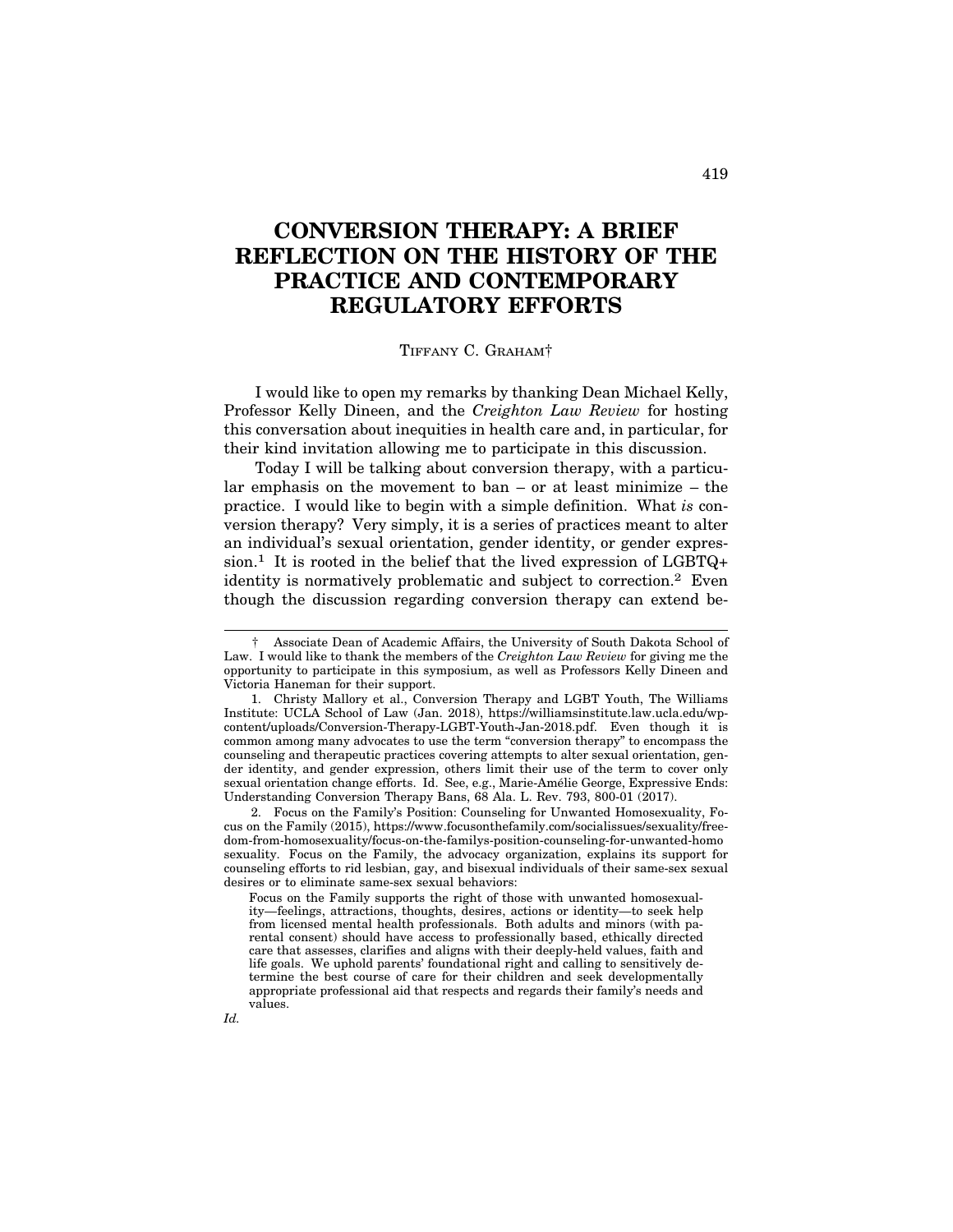yond sexual orientation and enter the world of gender identity, my remarks will focus on sexual orientation.

While there are licensed healthcare practitioners (counselors, therapists, etc.) who offer counseling that is designed to change an individual's sexual orientation, most of the people who are engaged in this work today are actually religious and spiritual leaders.3 The Williams Institute ("Williams"), which is the preeminent think tank in the country focusing on LGBTQ issues, has studied conversion therapy, and as of January 2018, it found some remarkable statistics about the individuals who are *receiving* it:

Almost 700,000 LGBTQ individuals in the United States between the ages of 18 and 59 had received conversion therapy (approximately 350,000 of whom received it as adolescents);

Nine states had banned licensed practitioners from providing conversion therapy for minors; Williams estimated that in those states, 6,000 youths between the ages of thirteen and seventeen would have received conversion therapy if their states had not banned it;

Williams estimated that 57,000 youths around the entire country would receive conversion therapy from a religious or spiritual advisor before the age of eighteen.4

How did we get here? What does it really mean to experience conversion therapy? Two very short videos help to illuminate this question. They cover one conversation which was broken into two halves. The speaker is a young man from Iowa named Samuel Brinton. During the videos, he discusses his family's reaction when he realized as a child that he was attracted to other boys.5 Specifically, he reveals the physical abuse he suffered after sharing this information with his father; his parents' decision to send him to conversion therapy; his therapist's use of both emotional manipulation and behavioral modification techniques which linked same-sex desire to excruciating pain; a suicide attempt; his decision to return to the closet in order to

<sup>3.</sup> Mallory et al., *supra* note 1, at 1. In January 2018, The Williams Institute estimated that, in the states which did not prohibit licensed mental health professionals from providing conversion therapy services, approximately 20,000 LGBT youth between the ages of 13 and 17 would receive such services prior to the age of 18. *Id*. Since then, six more states have passed statutes prohibiting licensed professionals from providing these services to minors; therefore, that estimate is likely lower at this time. This fact notwithstanding, the majority of individuals providing these services are unlicensed faith advisors. *See id.* (noting that approximately 57,000 youths between the ages of 13 and 17 would receive conversion therapy from such individuals as compared to the estimated 20,000 youths who would receive it from licensed professionals).

<sup>4.</sup> *Id.*

<sup>5.</sup> *See* I'm From Driftwood, *Sam Brinton (I'm From Perry, IA) Part 1 – True LGBT Stories*, YOUTUBE'' (Oct. 1, 2010), https://www.youtube.com/watch?v=USGKHdC19Mo; I'm From Driftwood, *Sam Brinton (I'm From Perry, IA) Part 2 – True LGBT Stories*, YOUTUBE (Oct. 5, 2010), '''https://www.youtube.com/watch?v=15M-BlUUc5k.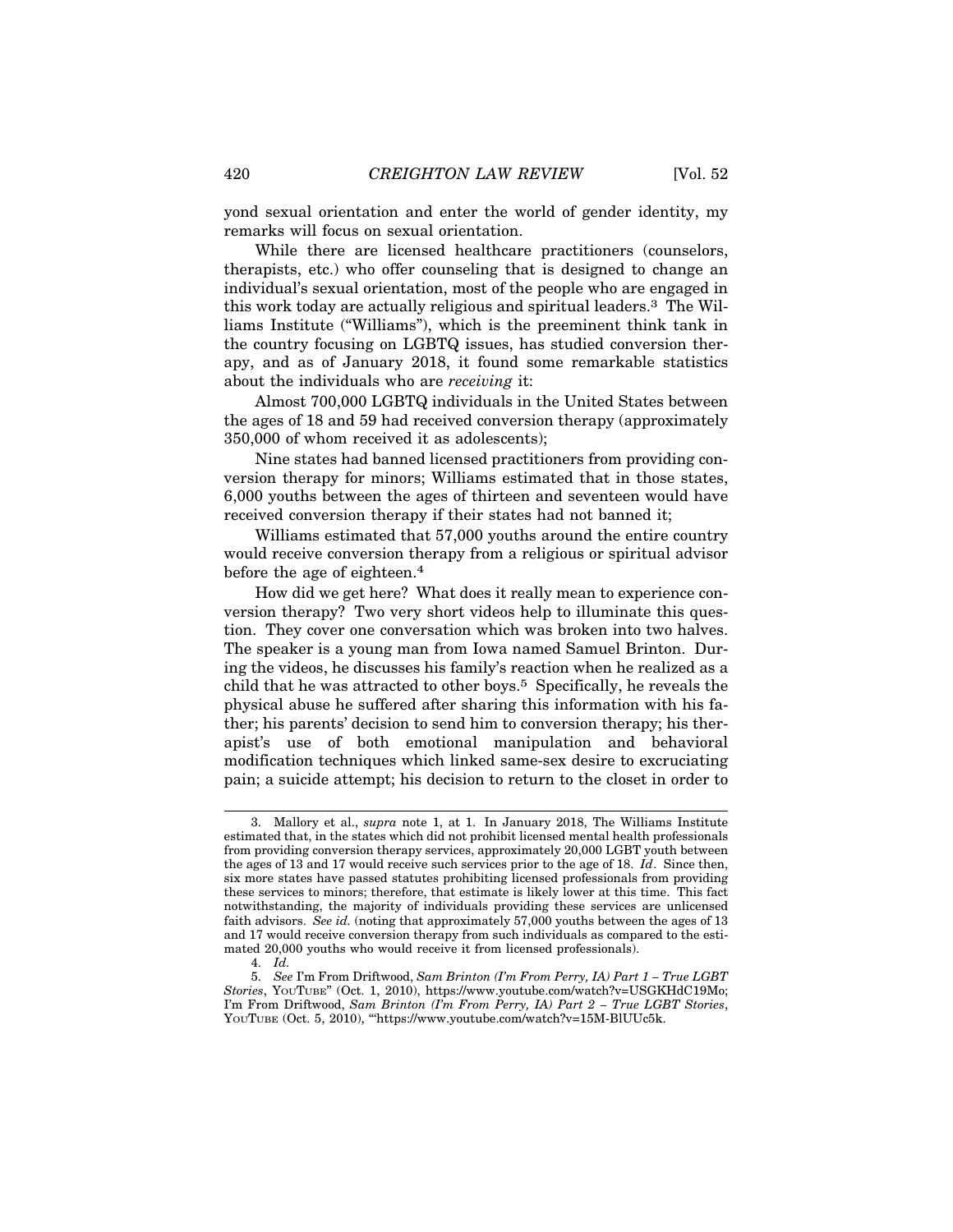restore family relations; and a new experience of family rejection when he came out to them again in college.<sup>6</sup> This conversation was filmed in 2010; the forms of therapy Brinton experienced, which he has described as torture,<sup>7</sup> occurred in the early 2000s. Despite the recent nature of those events, they hearkened back to earlier points in history when members of the healthcare profession used multiple techniques to try to change their patients' sexual orientations.

Conversion therapy as we currently understand it can trace its origins to late nineteenth century Europe8 and later spread to the United States. Physicians in the United States initially viewed homosexuality as a medical problem, so they implemented medical solutions in order to try to "cure" individuals.9 These interventions included castration, testicle implants, bladder washing, and rectal massage.10 Doctors would "wash a bladder" by inserting a catheter and flushing the bladder with a silver or nitrate solution; rectal massage was exactly what it sounded like  $-$  a small device would go into the rectum, and it would be used to massage the prostate.11 By 1913 though, doctors started to realize that these techniques did not work.<sup>12</sup>

As psychotherapy became more prominent, the mental health profession began to take the lead in administering conversion therapy.13 This fact notwithstanding, physical interventions did not end as the efforts to change sexual orientation became increasingly prominent during the mid-twentieth century.14 Psychiatrists and psychoanalysts recommended and implemented techniques like electroshock

<sup>6.</sup> *Id*.

<sup>7.</sup> Sam Brinton, Editorial, *I Was Tortured in Gay Conversion Therapy. And It's Still Legal in 41 States*, N.Y. TIMES (Jan. 24, 2018), https://www.nytimes.com/2018/01/ 24/opinion/gay-conversion-therapy-torture.html.

<sup>8.</sup> *See* TOMMY DICKINSON, CURING QUEERS: MENTAL NURSES AND THEIR PATIENTS, 1935—74 20 (2015) (discussing the use of hypnotherapy as a "cure" for homosexuality by a German psychotherapist in 1889).

<sup>9.</sup> *See* J. Seth Anderson, *Why We Still Haven't Banished Conversion Therapy in 2018*, WASH. POST (Aug. 5, 2018), https://www.washingtonpost.com/news/made-by-his tory/wp/2018/08/05/why-we-still-havent-banished-conversion-therapy-in-2018/?utm\_ term=.d0ce86aa4b8e (providing an overview of the history of conversion therapy in the United States).

<sup>10.</sup> *Id*.

<sup>11.</sup> *Id*. Anderson noted in the article that at least one doctor believed that rectal massage would be effective because it would "'kill the homosexual cells' in the prostate so that 'heterosexual cells' could take their place." *Id*.

<sup>12.</sup> *Id*.

<sup>13.</sup> *Id*.

<sup>14.</sup> *Id*; *see also* Kenji Yoshino, *Covering*, 111 YALE L.J. 769, 790 (2002) (describing the period from 1938-1969 as the era when conversion therapy became entrenched).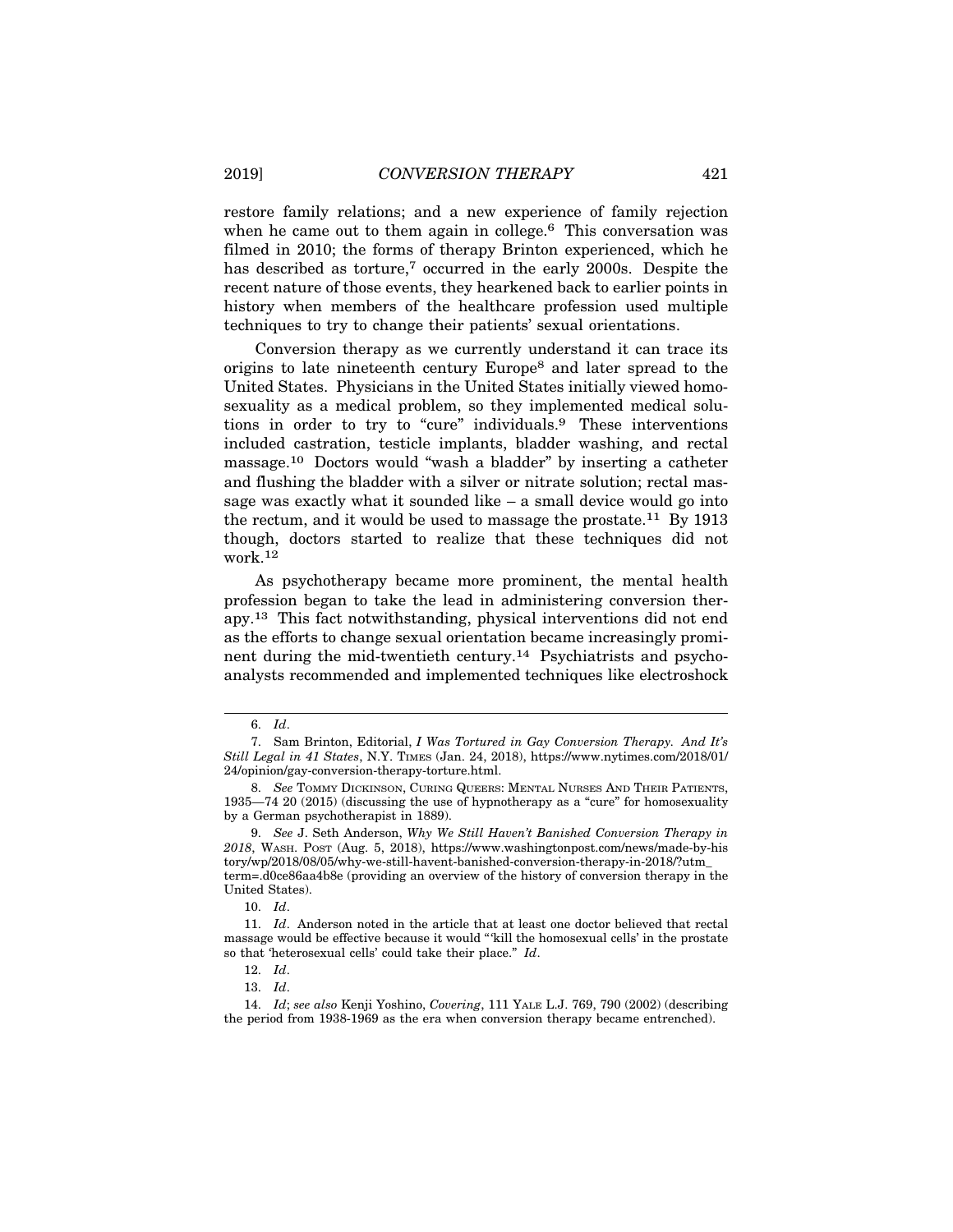therapy and lobotomies, in addition to talk therapy.15 The techniques were not simply torturous; they did not work.

Physically invasive interventions did not cease despite their failure to alter the sexuality of the affected patients but behavioral therapy techniques became more prominent, especially in the 1960s.16 Behavioral therapy often focused on the application of aversive techniques like inducing nausea or paralysis in response to homoerotic imagery and instructing patients to snap their wrists with a rubber band any time they were aroused by homoerotic images.17 Therapists tried non-aversive techniques as well. They included attempts to improve patients' dating skills with members of the opposite sex; assertiveness training for men (the need for which was often rooted in a belief that weak fathers and dominant mothers produced gay sons); teaching stereotypically masculine and feminine behaviors; orgasmic reconditioning; and, among other techniques, using hypnosis in order to shift the direction of arousal and desire.18

As the "gilded age"19 of conversion therapy ended in the late 1960s, a profession-wide shift in the view of both the effectiveness and propriety of conversion therapy began to take shape among psychotherapists. In 1968, the American Psychiatric Association published the Diagnostic and Statistical Manual-II ("DSM-II"), substantially echoing its view from the DSM-I by classifying homosexuality as a form of sexual deviation.20 This fact notwithstanding, research in the field was increasingly successful in challenging the notion of homosexuality as a mental disorder.<sup>21</sup> In addition, early gay rights pioneers like Frank Kameny were modestly successful in persuading government and civic actors that gay men and lesbians should receive civil rights protection.22 As a result of these and other pressures, the American Psychiatric Association declassified homosexuality as a mental disorder in 1973 and consequently removed it as such from the

<sup>15.</sup> *See, e.g.,* JONATHAN KATZ, GAY AMERICAN HISTORY: LESBIANS AND GAY MEN IN THE U.S.A. 170-73, 191-93 (1976) (excerpting medical treatment records discussing a gay cross-dresser who was subjected to serial electroshock treatments, as well as several psychiatric patients who received lobotomies as a way to control their behavior, including manifestations of same-sex desire).

<sup>16.</sup> AM. PSYCHOLOGICAL ASS'N, REPORT OF THE AMERICAN PSYCHOLOGICAL ASSOCIA-TION TASK FORCE ON APPROPRIATE THERAPEUTIC RESPONSES TO SEXUAL ORIENTATION 22  $\left( 2009\right)$  , ""https://www.apa.org/pi/lgbt/resources/therapeutic-response.pdf.

<sup>17.</sup> *Id*.

<sup>18.</sup> *Id*.

<sup>19.</sup> *See* JACK DRESCHER ET AL., SEXUAL CONVERSION THERAPY: ETHICAL, CLINICAL AND RESEARCH PERSPECTIVES 11 (2001) (using the "gilded age" language to describe the period between the 1940s and 1960s as the height of conversion therapy practices).

<sup>20.</sup> *See* AM. PSYCHIATRIC ASS'N, DIAGNOSTIC AND STATISTICAL MANUAL OF MENTAL DISORDERS (2d ed. 1968).

<sup>21.</sup> *See* AM. PSYCHOLOGICAL ASS'N, *supra* note 16, at 22.

<sup>22.</sup> *Id*. at 22-23.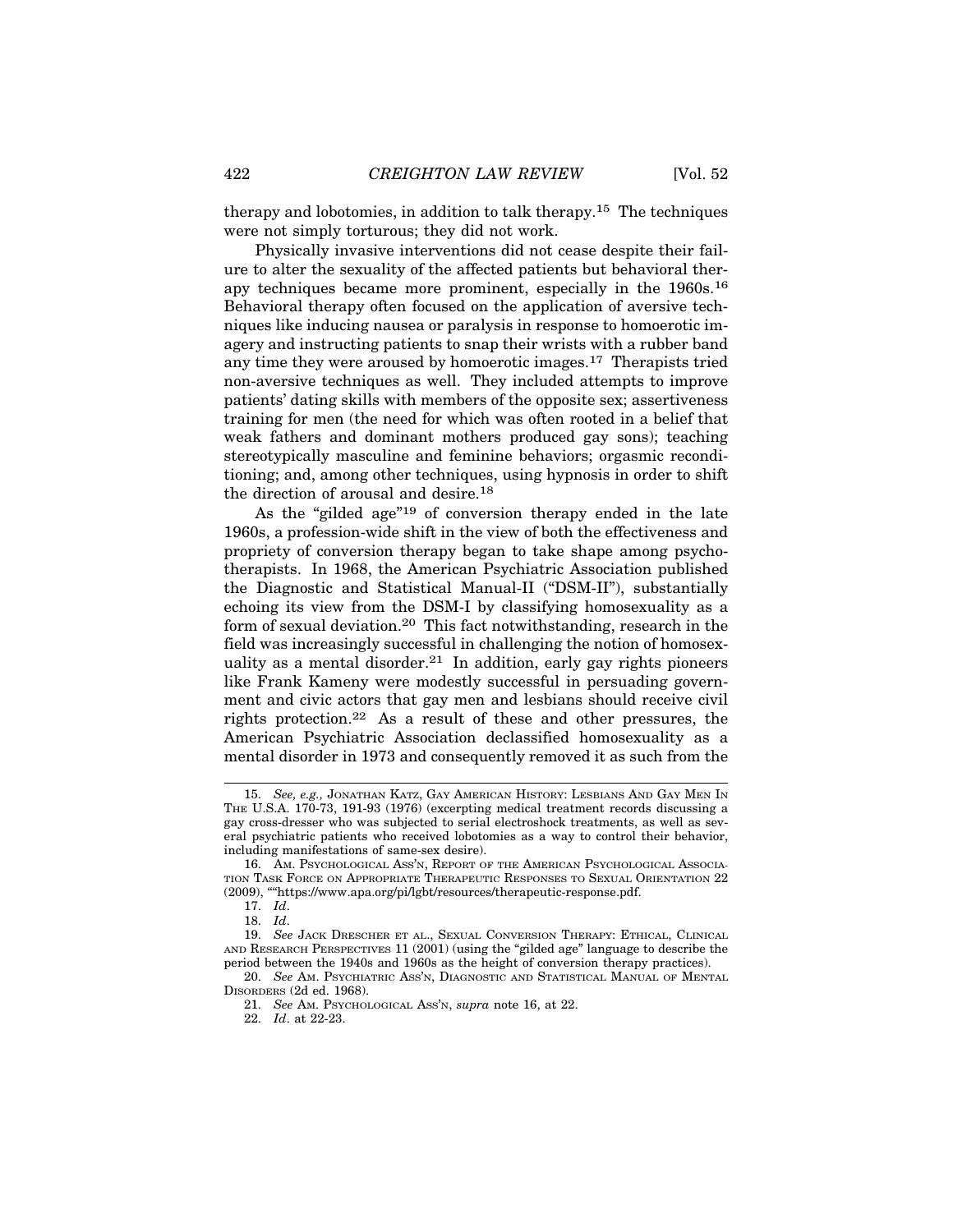DSM-II.23 Over the next few decades, the American Medical Association, The American Psychiatric Association, The American Psychological Association, and other associations of healthcare professionals begin issuing statements which rejected conversion therapy on the grounds that it harmed the patients and largely did not produce the desired results.24 Today, there are no longer any major healthcare professional associations which support the practice of conversion therapy.25

While the debate over conversion therapy was happening in the healthcare field, the broader movement for LGBTQ equality was taking place in legislatures and courts around the country. In particular, activists in the early part of the twenty-first century focused significant attention, of course, on relationship recognition and marriage equality. Conversion therapy, however, was increasingly a matter of concern that lawmakers wished to address, especially in California. Acting in response to multiple statements from healthcare associations outlining the risks inherent in conversion therapy – which were pronounced for minors – California became the first state in the nation to prohibit licensed mental health practitioners from offering conversion therapy services to minors.26 Since 2012, seventeen additional states, the District of Columbia, and forty-one local and county governments have done the same.<sup>27</sup>

26. S.B. 1172, 2011-12 S., Reg. Sess. (Cal. 2012) (codified at CAL. BUS. & PROF. CODE § 865-865.2 (West 2019)).

27. In addition to California's, the statutes which have banned licensed and regulated healthcare workers from using conversion therapy techniques on minors include the following: COLO. REV. STAT. § 12-245-224(1)(t)(V) (2019); CONN. GEN. STAT. § 19a-907-19a-907c (2017); S.B. 65, 149th Gen. Assemb., (Del. 2018); D.C. CODE §§ 7- 1231.02(25A), 7-1231.14a (2014); HAW. REV. STAT. § 453J-1 (2018); 405 ILL. COMP. STAT. ANN. 48/20 (West 2016); MD. CODE ANN., HEALTH OCC. § 1-212.1 (West 2018); ME. REV. STAT. ANN. tit. 32, § 2112 (2019); MASS. GEN. LAWS ANN. ch. 112, § 275 (West 2019); NEV. REV. STAT. ANN. § 629.600 (West 2018); N.H. REV. STAT. ANN. §§ 332-L:1–332-L:3 (2019); N.J. STAT. ANN. §§ 45:1-54–45:1-55 (West 2013); N.M. STAT. ANN. § 61-1-3.3 (West 2017); N.Y. EDUC. LAW § 6509-e (McKinney 2019); OR. REV. STAT. ANN. § 675.850 (West 2015); 23 R.I. GEN. LAWS ANN. §§ 23-94-1–23-94-5 (West 2017); VT. STAT. ANN. tit. 18, § 8352 (West 2016); WASH. REV. CODE § 18.130.180 (West 2018); *see also* Family Equality Council, *Conversion Therapy Laws* (June 2018), https://www.familyequality. org/resources/conversion-therapy-laws/ (providing a list of cities and counties around the country that have implemented prohibitions on conversion therapy). In Puerto Rico, Governor Ricardo A. Rossello signed an executive order requiring licensed medical institutions to certify that they will not engage in the practice of conversion therapy. Concepci´on de Le´on, *Governor of Puerto Rico Signs Executive Order Banning 'Conversion*

<sup>23.</sup> *Id*. at 23.

<sup>24.</sup> *Id*.

<sup>25.</sup> *See* NAT'L CTR. FOR LESBIAN RIGHTS, BORN PERFECT: THE FACTS ABOUT CONVER-SION THERAPY, http://www.nclrights.org/bornperfect-the-facts-about-conversion-therapy/ (last visited June 17, 2019) (stating "[a]ll of the nation's leading professional medical and mental health associations have rejected conversion therapy as unnecessary, ineffective, and dangerous").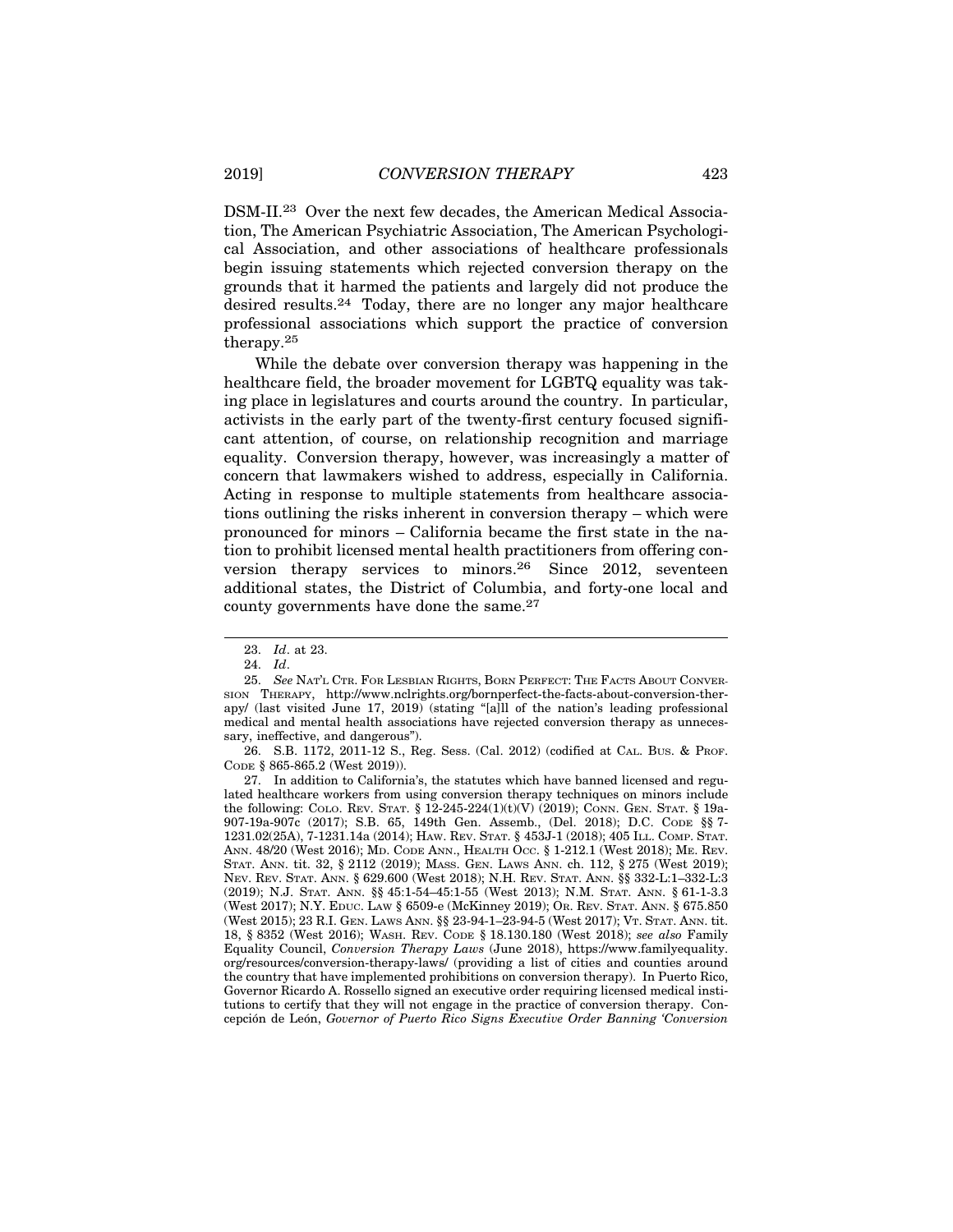The California statute became the model that other states followed when passing their own conversion therapy statutes. As a general proposition, the laws prohibit licensed or otherwise regulated healthcare workers from administering conversion therapy to minors. In addition, they define conversion therapy as efforts to change not just sexual orientation but also gender identity or gender expression. The prohibitions do not extend to therapeutic efforts designed to assist a person who is undergoing gender transition; similarly, they do not cover therapy supporting people who are seeking greater understanding of their identity or who wish to develop coping mechanisms, as long as the intervention is neutral and does not attempt to alter the identity.28

The statutes, however, are not identical; important differences exist among these laws. By way of example, Maryland and Rhode Island prohibit the use of state funds for the purpose of providing health care coverage for conversion therapy.29 Since the prohibition extends only to minors, these provisions ensure that adults who seek conversion therapy will have to pay for it out of pocket. This structural barrier likely limits the ability of practitioners to offer the service, unless they are prepared to offer it for free to those who otherwise would not be able to afford it. In addition, Nevada, New Hampshire, and Washington have created explicit carve-outs for religious and spiritual advisors who provide conversion therapy services, stating that the regulations do not cover their activities.30 Nevada takes the extra step of noting

29. MD. CODE ANN., HEALTH OCC. § 1-212.1(d)(2) (West 2018); 23 R.I. GEN. LAWS ANN. § 23-94-4 (West 2017).

*Therapy' for Minors*, N.Y. TIMES (Mar. 27, 2019), https://www.nytimes.com/2019/03/27/ us/puerto-rico-conversion-therapy.html.

<sup>28.</sup> *See generally* CAL. BUS. & PROF. CODE § 865-865.2 (2012); CONN. GEN. STAT. § 19a-907-19a-907c (2017); DEL. CODE ANN. tit. 24, § 3510 (West 2018); D.C. CODE §§ 7- 1231.02(25A), § 7-1231.14a (2014); HAW. REV. STAT. § 453J-1 (2018); 405 ILL. COMP. STAT. ANN. 48/20 (West 2016); MD. CODE ANN., HEALTH OCC. § 1-212.1 (West 2018); MASS. GEN. LAWS ANN. ch. 112, § 275 (West 2019); NEV. REV. STAT. ANN. § 629.600 (West 2018); N.H. REV. STAT. ANN. §§ 332-L:1– 332-L:3 (2019); N.J. STAT. ANN. §§ 45:1- 54–45:1-55 (West 2013); N.M. STAT. ANN. § 61-1-3.3 (West 2017); N.Y. EDUC. LAW § 6509-e (McKinney 2019); OR. REV. STAT. ANN. § 675.850 (West 2015); 23 R.I. GEN. LAWS ANN. §§ 23-94-1-23-94-5 (West 2017); VT. STAT. ANN. tit. 18, § 8352 (West 2016); WASH. REV. CODE § 18.130.180 (West 2018).

<sup>30.</sup> NEV. S.B. 201, 79th Sess. (Nev. 2017) ("[T]here is nothing in this bill that regulates or prohibits licensed health care professionals from engaging in expressive speech or religious counseling with such children if the licensed health care professionals: (1) are acting in their pastoral or religious capacity as members of the clergy or as religious counselors; and (2) do not hold themselves out as operating pursuant to their professional licenses when so acting in their pastoral or religious capacity."); N.H. REV. STAT. ANN. § 332-L:3 (2019) ("Nothing in this chapter shall be construed to infringe on any constitutional right, including the free exercise of religion."); WASH. REV. CODE § 18.130.180 (2018) ("This act may not be construed to apply to . . . [r]eligious practices or counseling under the auspices of a religious denomination, church, or organization